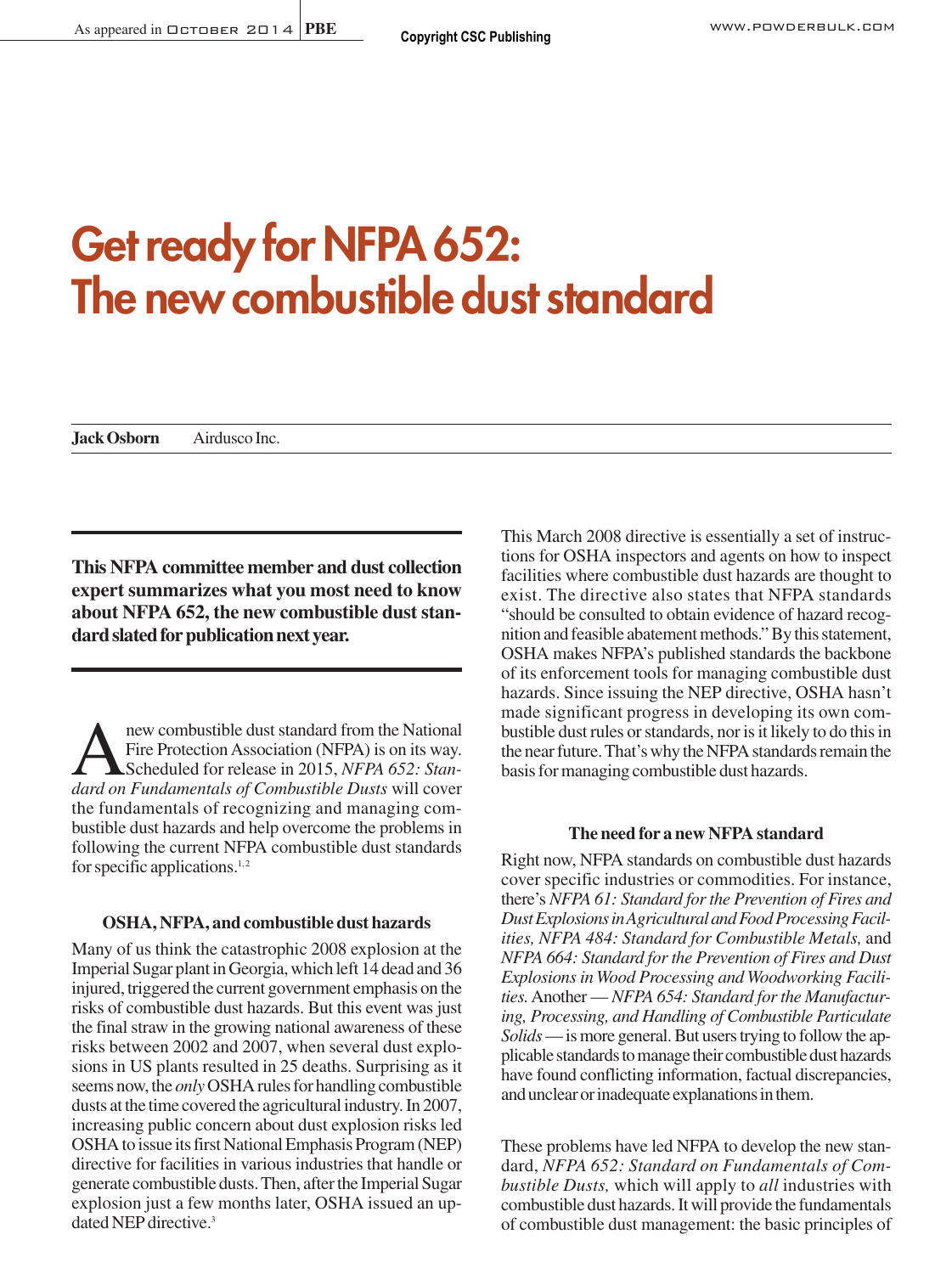and requirements for identifying and managing the fire and explosion hazards of combustible dusts and particulate solids.

# **How NFPA 652 will apply**

NFPA 652's purpose is to provide the minimum general requirements for managing combustible dust hazards and to direct users to the appropriate NFPA standards for a specific industry or commodity. The new standard will apply to all facilities and operations that generate, manufacture, process, handle, or repackage combustible dusts, with exceptions for retail facilities, households, and similar locations.

But because users will still need to comply with the other specific standards, there will be conflicts. What are the rules for handling these conflicts? When a requirement in an industry- or commodity-specific standard differs from that in NFPA 652, the specific standard's requirement will be applied. And when the specific standard prohibits a particular NFPA 652 requirement, again, the specific standard will be applied. When no industry- or commodity-specific standard applies or prohibits a particular NFPA 652 requirement, NFPA 652 will be applied.

# **The highlights**

The following highlights briefly summarize the parts of NFPA 652 that are most important to bulk solids users like you. By checking them out now, you'll get a headstart in learning the new standard's requirements for recognizing and managing combustible dust hazards. [*Editor's note:* The information in chapters 1 and 2 isn't summarized here because it doesn't include requirements.]

First, a word about the standard's *retroactivity.*As with the previous NFPA standards, NFPA 652's requirements generally will not apply retroactively, with one major exception that relates to OSHA's combustible dust NEP: The requirements *are retroactive* if OSHA, your local fire marshal, or another authority having jurisdiction (AHJ) deems they are. In addition, certain portions of NFPA 652, including the management of change, housekeeping, training, maintenance, and documentation requirements, are retroactive for all existing and new facilities, while chapter 7's dust hazards analysis (DHA) requirements will be phased in for existing facilities over a 3-year period.

*Chapter 3: Definitions.* This chapter defines many terms related to managing combustible dust so that users will have the same understanding of them. Here are definitions for a few critical terms — *combustible dust:* a finely divided combustible particulate solid that presents a flash fire or explosion hazard when suspended in air or the process-specific oxidizing medium over a range of concentrations; *combustible particulate solid:* any solid material composed of distinct particles or pieces, regardless of size, shape, or chemical composition, that, when processed, stored, or handled in the facility has the potential to produce a combustible dust; *dust deflagration hazard:* the presence of explosible dust that is suspended in an oxidizing medium in concentrations at or above the dust's minimum explosible concentration (MEC) or the presence of accumulations of explosible dust where a means of suspending the dust (such as cleaning with compressed air) is present; and *threshold housekeeping dust accumulation:* the maximum quantity of dust permitted to be present before cleanup is required.

*Chapter 4: General requirements.*This chapter sets out the responsibilities of the facility's owner or operator (that is, the entity with overall responsibility for the facility), including determining whether the material is a combustible dust hazard (by testing) and what hazards exist (by developing the DHA), and then communicating these hazards to affected personnel, such as employees, contractors, and visitors.

*Chapter 5: Hazard identification.* Information in this chapter will help the facility owner or operator determine if the material is combustible — and, if so, to what degree *before* assessing how to manage the hazard. Detailed information explains how to test a representative material sample for various explosibility values, including, at minimum,  $K_{s,t}$ ,  $P_{\text{max}}$ , minimum ignition energy (MIE), and MEC, with specifics on running inexpensive *go/no-go* tests to determine whether the material is explosive at all. However, for the first time in an NFPA standard, the owner or operator can base these explosibility values on historical (published) data *if* the data truly represents the material and process conditions. The chapter cites an appendix (included at the standard's end) that lists explosibility characteristics for various materials, but even when no previous explosions of a given material have occurred, this fact can't be used to determine that the material isn't combustible. The requirement to retain all explosibility test and related documents is also covered.

*Chapter 6: Performance-based design option.* This chapter covers what's called *performance-based design,* the often-forgotten alternative to prescriptive solutions (such as explosion venting, suppression, or isolation) for managing or mitigating combustible dust hazards. When followed correctly, the requirements in this chapter provide a means of successfully managing or mitigating the combustible dust hazard without using a prescriptive method (covered in chapter 8). The design option can be used when a prescriptive method is either not applicable or feasible, as well as when the facility's owner or operator deliberately chooses this option. The chapter explains that the owner or operator must determine the qualifications of the party who implements the design option to be acceptable. Be aware that using this approach still requires documentation in a form acceptable to the AHJ, and, when the AHJ requests it, the owner or operator must provide enough documentation to support the proposed design method's validity, accuracy, relevance, and precision.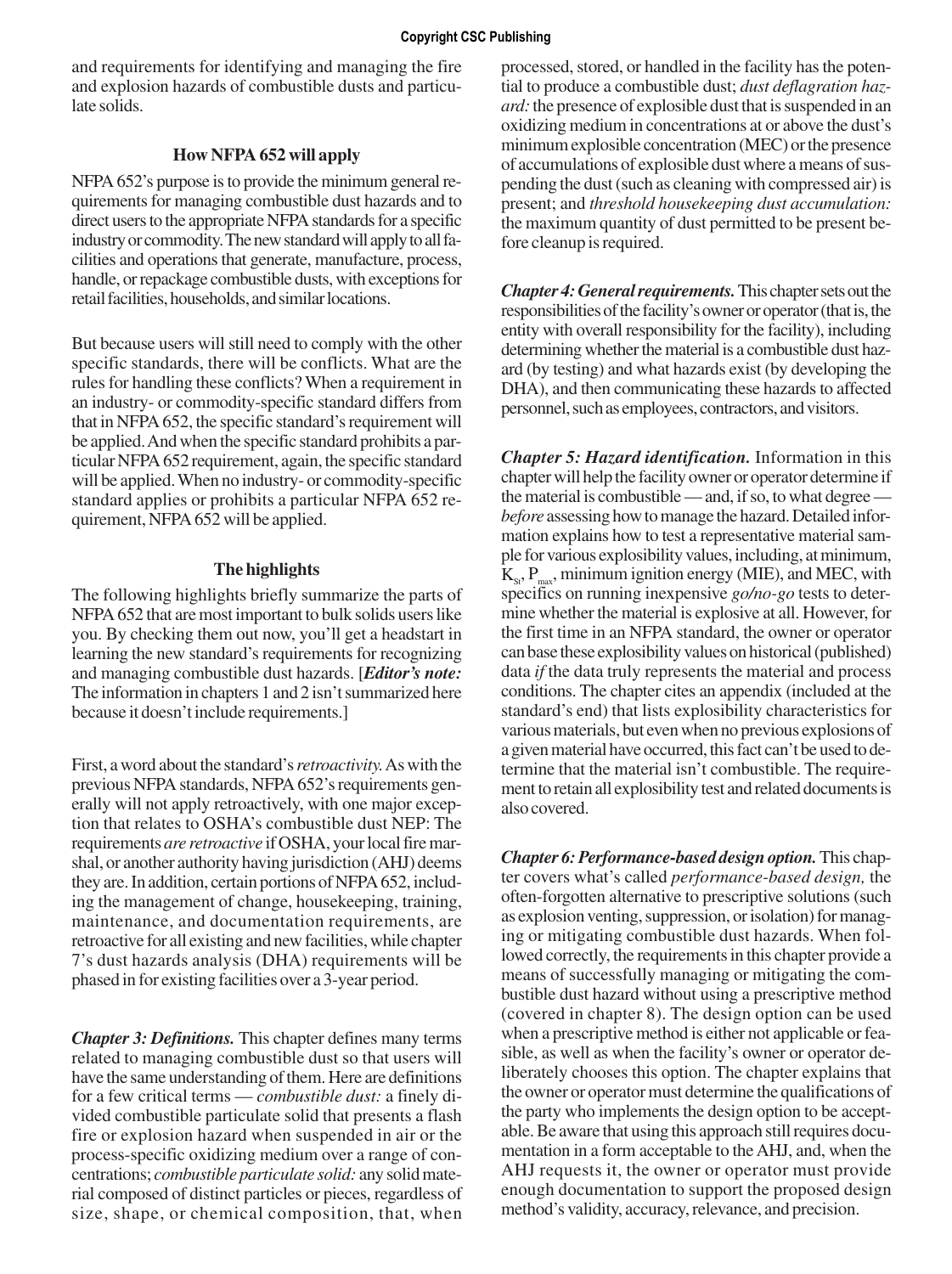#### **Copyright CSC Publishing**

*Chapter 7: Dust hazards analysis.* This chapter covers the hazard analysis that the facility's owner or operator *must* complete when a material is identified as combustible. (NFPA now calls this analysis a *dust hazards analysis [DHA],* replacing the previous term, *process hazards analysis [PHA],* to distinguish the narrower requirements of assessing combustible dust hazards from the PHA's more general requirements.) Completing the DHA is required — *not* an option — for any facility handling a combustible dust, because the only way to manage or mitigate a combustible dust hazard is to first determine the hazard's scope. More requirements: The DHA must be conducted or led by a qualified person (or persons), but the facility's owner or operator ultimately responsible for the DHA must determine who is qualified to do it; the DHA must be fully documented; and the owner or operator must complete a new DHA or revise the existing one if any process involved in the DHA changes. A step-by-step example of how to complete a DHA is provided in an appendix. As previously stated, the DHA is one of the requirements that's *retroactive.*While it applies to both existing and new facilities, existing facilities have 3 years to comply as long as they demonstrate progress during that time and don't wait until the last minute.

*Completing the DHA is required — not an option for any facility handling a combustible dust, because the only way to manage or mitigate a combustible dust hazard is to first determine the hazard's scope.*

*Chapter 8: Hazard management — mitigation and prevention.* In this chapter, requirements for mitigating and preventing combustible dust hazards are discussed in detail. The requirements cover a wide range of hazard management methods, such as equipment design, housekeeping, ignition source control, dust control, explosion prevention and protection, and fire protection. This extensive chapter deserves an in-depth review, but following are the key requirements affecting you and other bulk solids users:

*Documented risk assessment:* A documented risk assessment acceptable to the AHJ will be permitted for various hazards covered in this chapter. This assessment, which usually is included as part of the DHA, determines a hazard's *level* (that is, the degree of risk the hazard involves) to help users determine which hazards require more attention or must be addressed first. The documented risk assessment will also help users select a method for managing or mitigating each hazard.

*Building protection:* Each building or building compartment where a dust explosion hazard exists must be protected (for instance, by construction method or explosion venting) from the explosion's consequence.

*Dust-buildup prevention:* When a combustible dust is present in a building or area, the building or area must be designed to minimize dust accumulations and facilitate cleaning — for instance, by eliminating structures with ledges, uncovered joists and beams, and other hard-to-access surfaces where dust can collect.

*Separation:* The exposure of personnel, equipment, and property to a combustible dust hazard must be minimized by separating or segregating them from the hazard with physical barriers and other methods.

*Containment:* In an enclosed system handling a combustible dust, the components must be designed to prevent the dust's escape except for normal intake and discharge of air or material (or both) at inlets and outlets. If it's not feasible or safe to design the components this way, the system *must include dust collection.*

*Any dust-handling system:* For any dust collection, pneumatic conveying, or central vacuum cleaning system handling a combustible dust, several requirements apply: The system must be designed and installed by a qualified person (or persons) as determined by the facility owner or operator. Any changes to the system must be made according to management of change requirements (covered in chapter 9). The system must be designed to ensure that the air velocity through it meets or exceeds the *minimum*required to keep the piping or ducting interior surfaces free of dust accumulations under *all* normal operating modes. If the system's air-material separator, such as a filter-receiver, dust collector, or cyclone, has an enclosure (dirty-side) volume greater than 8 cubic feet, the enclosure must be protected against an explosion's effects by a valid protection method, such as explosion venting, suppression, or containment. And, as *NFPA 69: Standard on Explosion Prevention* requires, when an explosion hazard exists with any of the system's operating equipment (as it does in almost any dust-handling system), isolation devices *must be provided* on equipment to prevent an explosion from propagating between connected equipment in the system.

*Dust collection systems:* At each dust pickup point (that is, dust-capture hood), the dust collection system must be designed to achieve the minimum air velocity required for the dust's capture, control, and containment. Each dust pickup point must have a documented minimum airflow based on the system's design. Branch ducts must not be disconnected, and the system's unused ducts must not be blanked off, without providing a means for maintaining the system's required air velocity and airflow balance. Advice in the chapter's appendix recommends against using slide (or blast) gates for controlling system airflow because they allow workers to make uncontrolled airflow volume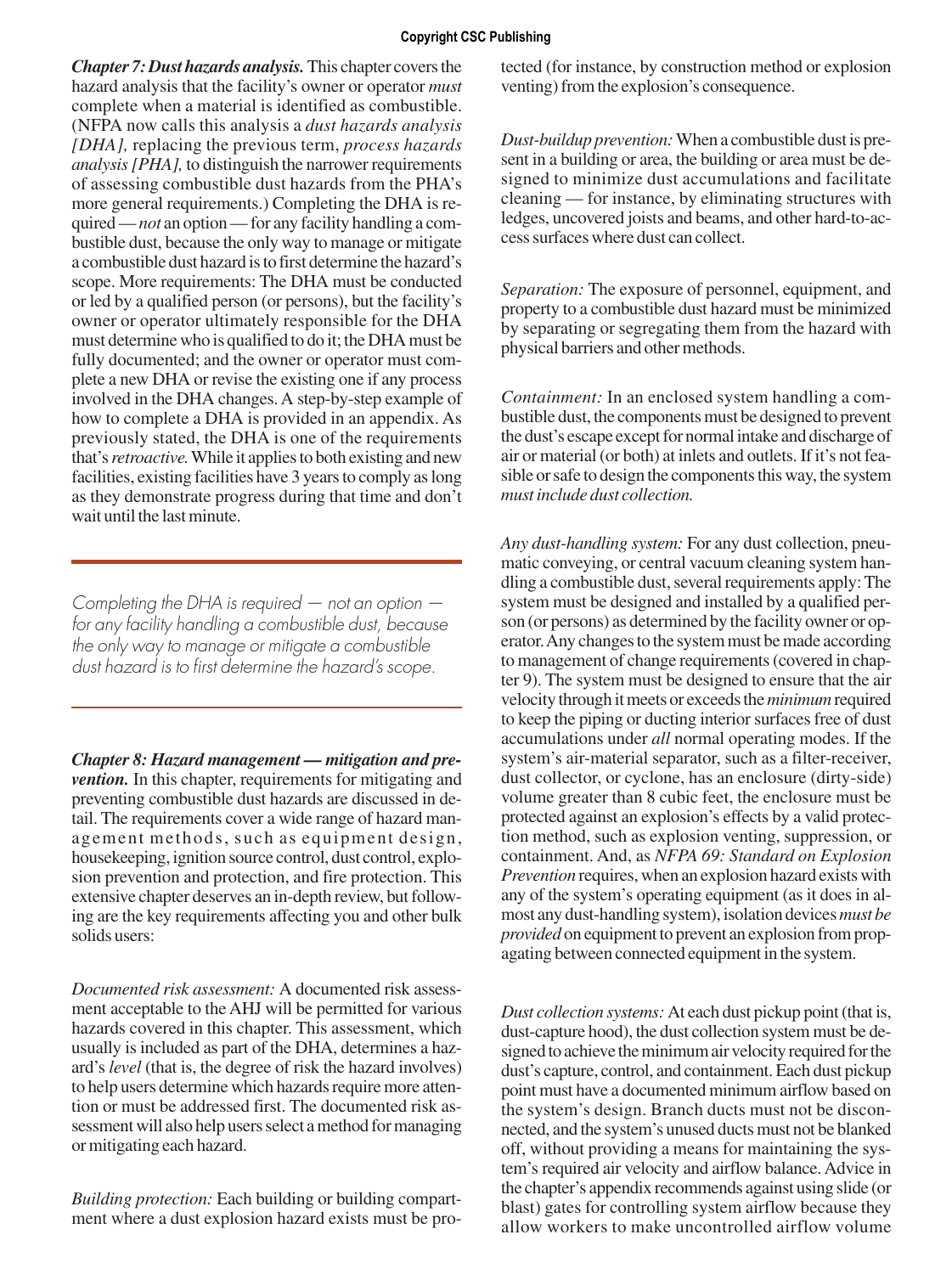#### **Copyright CSC Publishing**

changes that can lead to improper system airflow balance and dust accumulation in ducts; the appendix details system design strategies for controlling airflow balance and duct air velocities, even when airflow to a dust source must be managed, without using such gates. Branch ducts must not be added to the system without first confirming that the entire system will maintain the required air velocity and airflow balance when a branch duct is added.

*Central vacuum cleaning systems:* The central vacuum cleaning system (which typically consists of a central tubing network extending from a vacuum power unit to multiple operator stations equipped with flexible hoses and vacuum tools) must be designed to provide minimum dust-conveying velocities *at all times,* whether it's being used by one or multiple operators. To ensure that the system can provide adequate conveying velocity, no more than two hose operators at a time should be allowed on one tubing line. To allow more than two operators to use the system simultaneously, the system can have multiple tubing lines connected to the air-material separator. The system's hoses must be specified with a diameter typically from 1.5 to 2 inches and a maximum length of 25 feet. The flexible hoses and tools must dissipate static or be conductive and grounded.

*Air-material separators:* The air-material separator should be located outdoors, but if that isn't feasible, it must be properly protected from both fire (when applicable) and explosion. However, if its dirty-side enclosure volume is less than 8 cubic feet, the air-material separator doesn't require explosion protection.

*Recycling cleaned air:* Returning or recycling the clean air from the air-material separator to the processing system is allowed but only with proper safety measures, such as using isolation or fire protection devices just after the airmaterial separator. To protect against a failed filter in the air-material separator, secondary filtration or filter-leak detectors should also be installed downstream from it.

*Housekeeping:* The facility's owner or operator must develop a permissible threshold level for dust accumulations (called the *threshold housekeeping dust accumulation*) in the plant so that housekeeping methods and frequency can be established to minimize explosion hazards and to facilitate required housekeeping documentation. The chosen cleaning methods must minimize the potential for creating a dust cloud (for instance, using vacuum cleaning to remove dust from surfaces rather than blowing it off with compressed air). Compressed-air cleaning can be used *only* after taking precautions, including — but not limited to — using compressed air at a maximum pressure of 30 psig, precleaning the area before using compressed-air blow-off, and cleaning with compressed air only when the area contains no ignition sources.

*Ignition source control:* Ignition sources that represent an explosion risk will require mitigation to minimize that risk. Ignition source examples are hot work, hot surfaces, static electricity, bearings, electrical wiring, grounding, and others. Users will need to closely examine this information to determine whether any of these ignition sources are present in the plant.

*Bulk bags:* Certain materials, especially those with a low MIE, such as sulfur, can be explosion hazards as they're loaded into or discharged from bulk bags (also called *flexible intermediate bulk containers [FIBCs]*). Information here will help users choose a bulk bag that can handle a high-risk material.

*Enclosures:* In enclosures with explosion hazards, such as dust collectors, bucket elevators, and silos, the hazards must be managed or mitigated by one or more prescriptive methods, as defined in NFPA 69 and *NFPA 68: Standard on Explosion Protection.*

*Operating equipment:* When an explosion hazard exists in any operating processing, handling, or dust collection equipment, the equipment must include isolation protection measures to prevent an explosion from propagating through the entire system.

*Fire protection:* In some industries, such as wood processing, fire is a greater risk than an explosion. The facility's DHA will determine that fire protection is required and what method is best suited to mitigating the fire risk.

*Chapter 9: Management systems.* The requirements in this chapter cover management systems for combustible dust hazards and *apply retroactively* to all new and existing facilities. Management systems are typically written explosion protection procedures, training, and other documentation for all activities involving combustible dust. Examples are equipment operation procedures; training procedures for employees, contractors, and visitors; and housekeeping procedures. An important requirement is management of change, which is a procedure for predetermining the consequences of making any change to a dust collection system, material handling system, or similar system where a combustible dust hazard exists. This procedure must be documented and followed at any facility with a combustible dust hazard to ensure that system changes don't increase the hazard or create new hazards.

*Appendices.* NFPA 652's several appendices include information to help users understand and correctly implement the standard's requirements. In the standard's chapters, an appendix is cited with an asterisk (\*) to indicate that more information on the topic can be found in the appendix. **PBE**